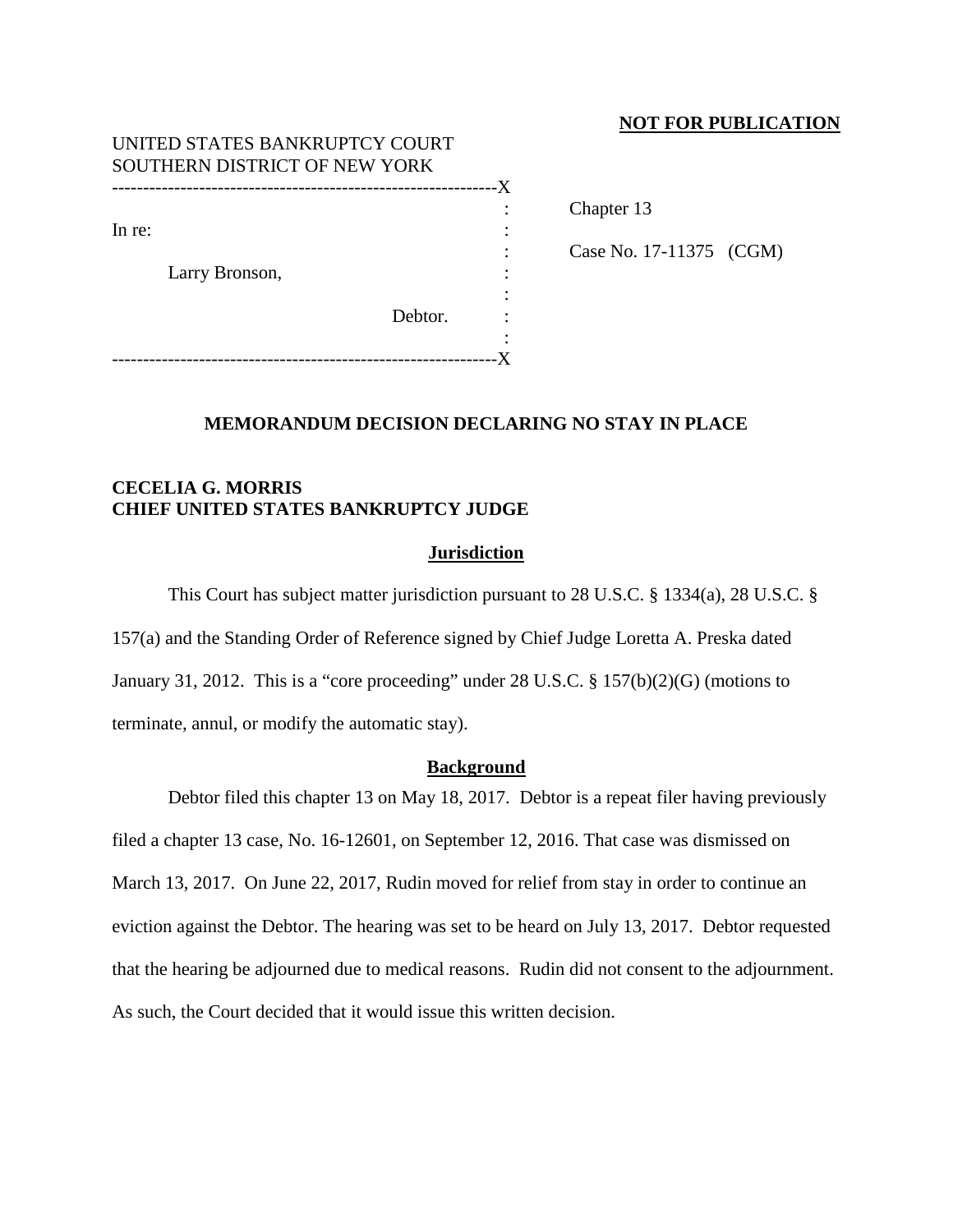#### **Discussion**

The automatic stay has expiredt in place and this is the second filing within one year and no motion to extend the stay has been made. Section 362(c) sets forth the duration of the automatic stay. Generally the automatic stay prevents "an act against property of the estate" until such property is no longer property of the estate. 11 U.S.C. § 362(c)(1). All other acts are stayed until the time the case is closed or dismissed, whichever is earlier. 11 U.S.C. § 362(c)(2).

Section 362(c)(3), a section added by the BAPCPA, limits the duration of the automatic stay under certain circumstances, unless a party timely moves to extend the stay. Section  $362(c)(3)$  applies where one prior bankruptcy case was pending within the preceding year and provides that the automatic stay in the subsequent case will terminate "with respect to the debtor" on the 30th day after the filing "with respect to any action taken with respect to a debt or property securing such debt or with respect to any lease." 11 U.S.C.  $\S 362(c)(3)(A)$ .

Notwithstanding the provision in section  $362(c)(3)(A)$ , the automatic stay may be extended on motion by a party in interest. 11 U.S.C.  $\S 362(c)(3)(B)$ . The bankruptcy court may grant such a motion after notice and a hearing, *which shall be completed prior to* the expiration of the 30-day period. *Id.* (emphasis added). The court may extend the automatic stay under section  $362(c)(3)(B)$  if the moving party meets its burden of proof that the filing of the instant case is "in good faith as to the creditors to be stayed." The standard of proof that the moving party must meet depends upon whether or not the instant case is presumed to have been filed in bad faith, a presumption which may arise under section  $362(c)(3)(C)$ .

The presence of one or more of the acts identified in section  $362(c)(3)(C)$  will trigger the presumption that the instant case was filed in bad faith, and this presumption may only be rebutted by "clear and convincing evidence to the contrary." 11 U.S.C.  $\S 362(c)(3)(C)(i)$ . The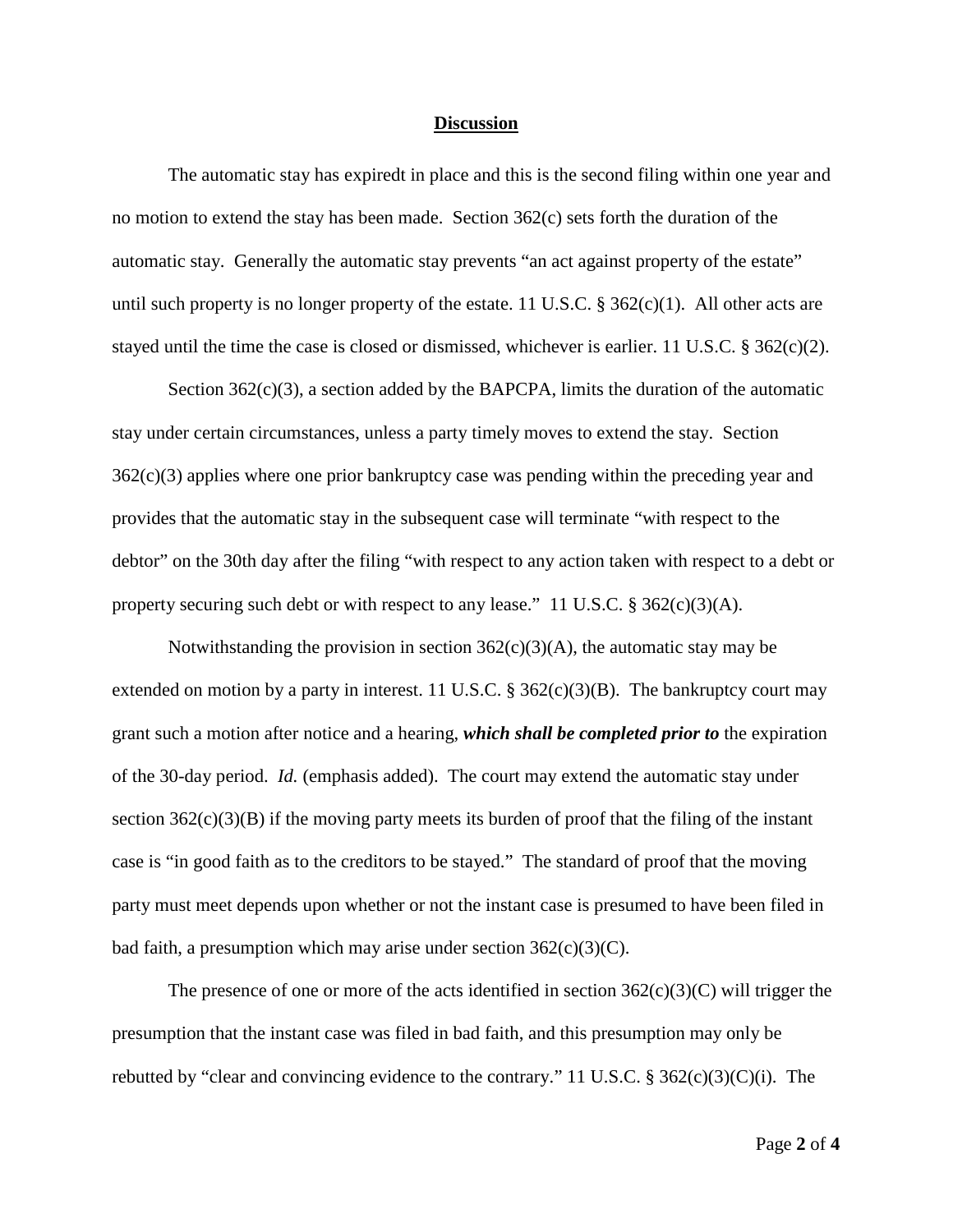factor relevant to this case is whether there has been a substantial change in the financial or personal affairs of the debtor since dismissal of his last bankruptcy case, or any other reason why the instant case would not conclude with a confirmed and fully performed plan. See 11 U.S.C. §  $362(c)(3)(C)(i)(III)$ . If a substantial change in circumstance is not present or if the debtor is unlikely to confirm and complete a plan, the latest bankruptcy filing is presumably filed in bad faith as to all creditors. 11 U.S.C.  $\S 362(c)(3)(C)(i)$ .

If, on the other hand, the debtor's prior case was dismissed when either a creditor's motion for relief from the automatic stay was still pending or had been resolved by terminating, conditioning, or limiting the stay as to actions of the creditor, the debtor's second filing is presumptively filed in bad faith only as to that creditor who moved for relief under 362(d) in the previous case. 11 U.S.C. §  $362(c)(3)(C)(ii)$ . It is unimportant to the analysis whether the dismissal was voluntary on part of the defendant or whether the dismissal was sought by the trustee. *See In re Sharpe*, No. 07-82868, 2008 WL 544929, at \*2-\*3 (Bankr. C.D. Ill. Feb. 27, 2008) (denying a motion to extend stay as to a creditor where a debtor's previous bankruptcy was dismissed for his failure to attend the Meeting of Creditors and that creditor had been granted relief from the stay in the previous action).

Moreover, Rudin holds a warrant of eviction. Mot., ECF No. 20, Ex. F. Even if there were a stay in place, the Court has no ground to deny the motion for relief from stay as the Debtor's interest is merely possessory. *In re GSVC Restaurant Corp.*, 3 B.R 491, 494 (Bankr. S.D.N.Y. 1980). "[T]he issuance of a warrant of eviction, whether by order or stipulation, terminates the lease, subject to the power of the state court to vacate such warrant for good cause shown prior to the execution thereof." *In re Éclair Bakery Ltd.*, 255 BR 121, 136 (Bankr. S.D.N.Y. 2000). "[T]he filing of a bankruptcy case does not revive the lease, and . . . the